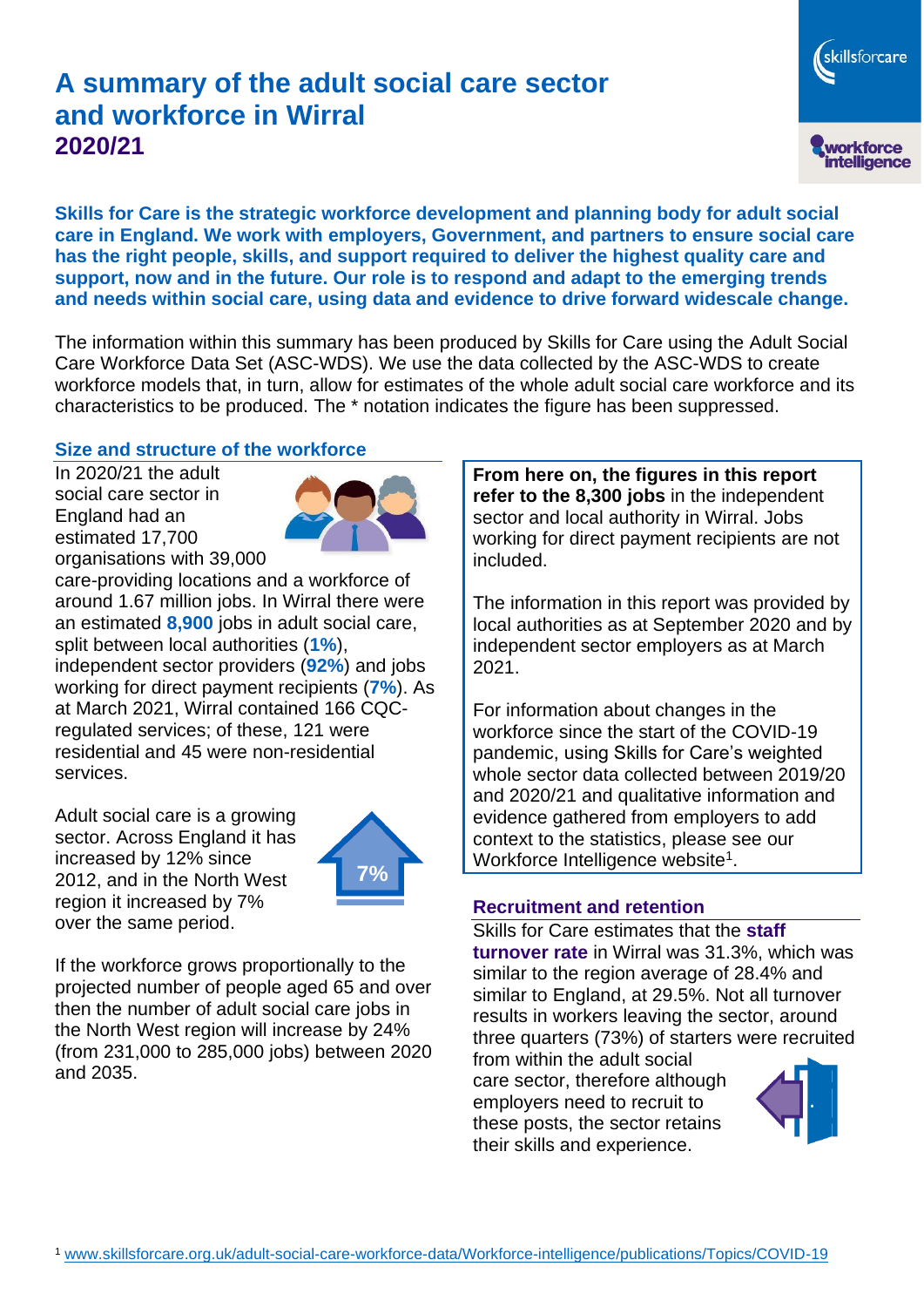Adult social care has an experienced 'core' of workers. Workers in Wirral had on average **8.9 years of experience in the sector** and 80% of the workforce had been working in the sector for at least three years.

Using both workforce intelligence evidence and our links with employers and stakeholders across England, we know that recruitment and retention is one of the largest issues faced by employers. We have many resources and tools available to help, for example the 'Values-based recruitment and retention toolkit'<sup>2</sup> and 'Seeing potential: widen your talent pool'. <sup>3</sup> For more information please visit: [www.skillsforcare.org.uk/recruitment-retention](http://www.skillsforcare.org.uk/recruitment-retention)

## **Employment information**

We estimate Wirral had **8,300** adult social care jobs employed in the local authority and independent sectors. These included 600 managerial roles, 350 regulated professionals, 6,100 direct care (including 5,200 care workers), and 1,200 other-non-care proving roles.

The average number of **sickness days** taken in the last year in Wirral was 8.8, (10.9 in North West and 9.5 across England). With an estimated directly employed workforce of 7,600, this would mean employers in Wirral lost approximately **67,000 days to sickness in 2020/21**. In England levels of staff sickness have nearly doubled over the course of the pandemic between 2019/20 and 2020/21, in total around 6 million extra days were lost to sickness than in the year before.

Around one quarter (24%) of the workforce in Wirral were on zero-hours contracts. Around a half (54%) of the workforce usually worked full-time hours and 46% were part-time.

# **Chart 1. Proportion of workers on zero hours contracts by area**

**England** North West **Wirral** 



# **Workforce demographics**

The majority (80%) of the workforce in Wirral were female, and the average age was 43.1 years old. Workers aged 24 and



under made up 10% of the workforce and workers aged over 55 represented 26%. Given this age profile approximately 2,100 people will be reaching retirement age in the next 10 years.

Nationality varied by region, in England 83% of the workforce identified as British, while in the North West region this was 93%. An estimated 96% of the workforce in Wirral identified as British, 2% identified as of an EU nationality and 2% a non-EU nationality, therefore there was a similar reliance on EU and non-EU workers.

# **Pay**



Table 1 shows the full-time equivalent annual or hourly pay rate of selected job roles in Wirral (area), North West (region) and England. All figures

represent the independent sector as at March 2021, except social workers which represent the local authority sector as at September 2020. At the time of analysis, the National Living Wage was £8.72.

#### **Table 1. Average pay rate of selected job roles by area**

|                                 | England | <b>Region</b> | Area    |
|---------------------------------|---------|---------------|---------|
| Full-time equivalent annual pay |         |               |         |
| Social Worker <sup>t</sup>      | £37,100 | £35,300       | $\star$ |
| Registered nurse                | £33,600 | £32,500       | £33,100 |
| Hourly pay                      |         |               |         |
| National Living<br>Wage         | £8.72   | £8.72         | £8.72   |
| Senior care worker              | £10.00  | £9.80         | £10.08  |
| Care worker                     | £9.29   | £9.08         | £9.24   |
| Support and<br>outreach         | £9.53   | £9.20         | £9.24   |

†Local authority social workers only.

Please note that pay varies by sector, with local authority pay generally being higher than independent sector pay.

[www.skillsforcare.org.uk/vba](http://www.skillsforcare.org.uk/vba)